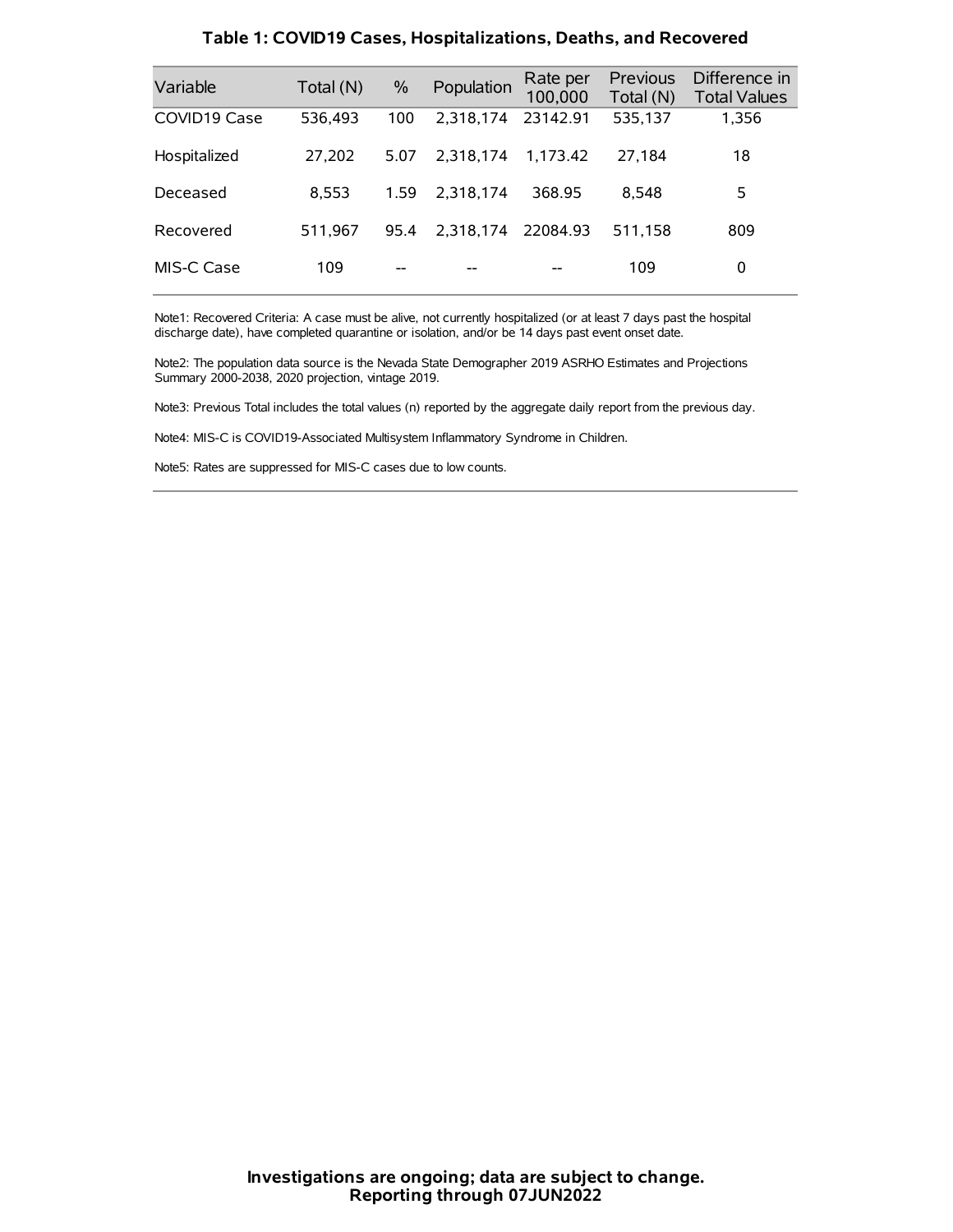# **Table 2: COVID19 Cases**

| Variable                     | Outcome                           | $\mathsf{N}$ | $\%$ | Population           | Rate per<br>100,000 |
|------------------------------|-----------------------------------|--------------|------|----------------------|---------------------|
| Age Categories               | Aged 4 or less                    | 13717        | 2.56 | 149,165              | 9195.9              |
|                              | Aged 5 to 17                      | 65796        | 12.3 | 406,595              | 16182               |
|                              | Aged 18 to 24                     | 60860        | 11.3 | 216,762              | 28077               |
|                              | Aged 25 to 49                     | 239008       | 44.6 | 803,732              | 29737               |
|                              | Aged 50 to 64                     | 99950        | 18.6 | 423,461              | 23603               |
|                              | Aged 64+                          | 56999        | 10.6 | 318,459              | 17898               |
|                              | Unknown                           | 163          | 0.03 |                      |                     |
| <b>Birth Sex</b>             | Female                            | 279006       | 52.0 | 1,160,285            | 24046               |
|                              | Male                              | 253189       | 47.2 | 1,157,889            | 21866               |
|                              | Unknown                           | 4298         | 0.80 |                      |                     |
| Race/Ethnicity               | Hispanic                          | 151052       | 28.2 | 763,053              | 19796               |
|                              | White                             | 140248       | 26.1 | 1,006,929            | 13928               |
|                              | <b>Black</b>                      | 51039        | 9.51 | 262,671              | 19431               |
|                              | Asian or Pacific Islander         | 45695        | 8.52 | 270,209              | 16911               |
|                              | American Indian, Eskimo, or Aleut | 2071         | 0.39 | 15,311               | 13526               |
|                              | Other                             | 39327        | 7.33 | $\ddot{\phantom{0}}$ |                     |
|                              | Unknown                           | 107061       | 20.0 | ÷.                   |                     |
| Underlying Medical Condition | Yes                               | 82614        | 15.4 |                      |                     |
|                              | No/Unknown                        | 453879       | 84.6 |                      |                     |

Note1: Breakdown of Race is exlusively non-Hispanic.

Note2: Underlying Medical Condition is any identified health condition.

Note3: The population data source is the Nevada State Demographer 2019 ASRHO Estimates and Projections Summary 2000-2038, 2020 projection, vintage 2019.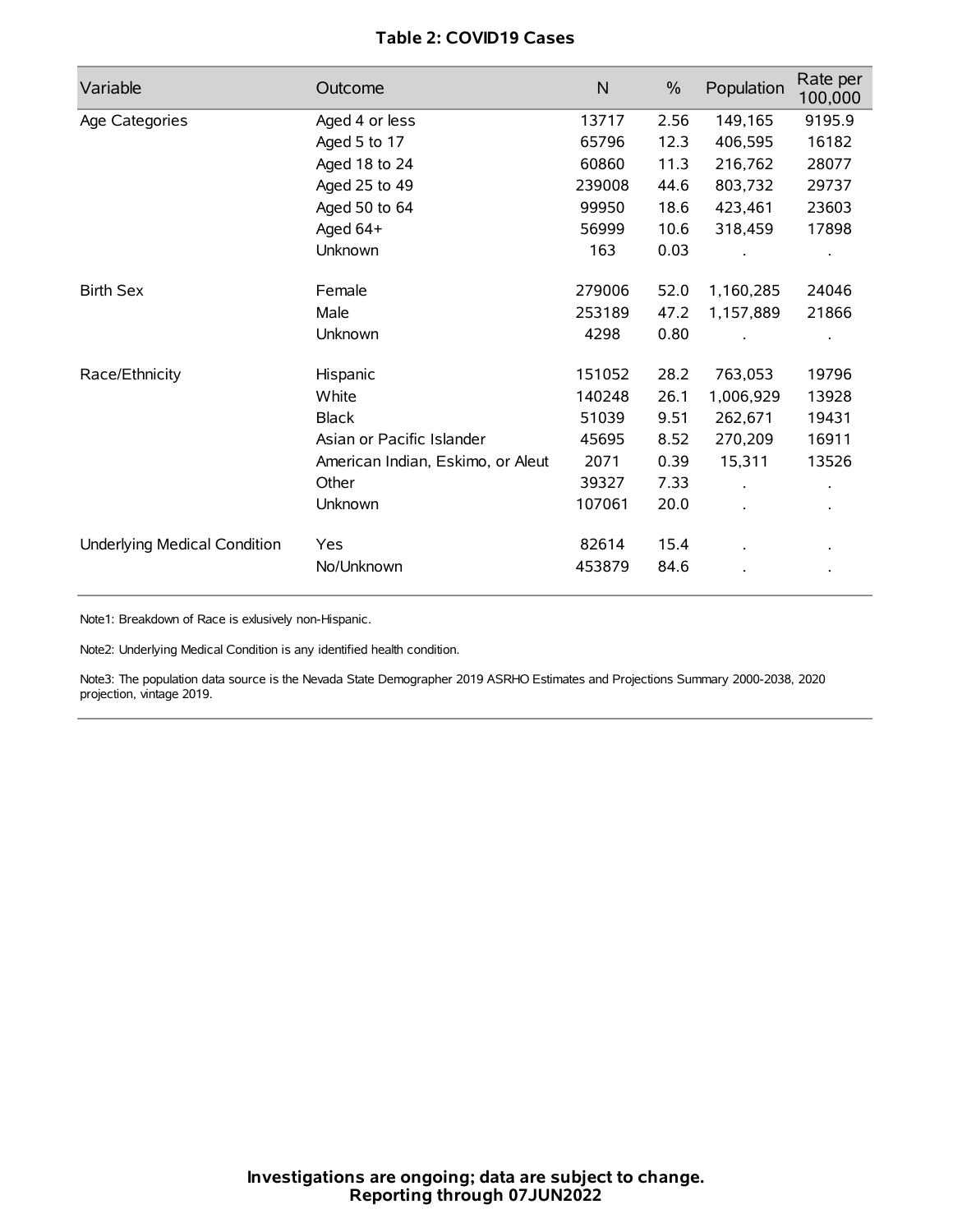| Variable         | Outcome                           | $\mathsf{N}$ | $\%$ | Population | Rate per<br>100,000 |
|------------------|-----------------------------------|--------------|------|------------|---------------------|
| Age Categories   | Aged 4 or less                    | 259          | 1.0  | 149,165    | 173.63              |
|                  | Aged 5 to 17                      | 357          | 1.3  | 406,595    | 87.80               |
|                  | Aged 18 to 24                     | 590          | 2.2  | 216,762    | 272.19              |
|                  | Aged 25 to 49                     | 6367         | 23.4 | 803,732    | 792.18              |
|                  | Aged 50 to 64                     | 7373         | 27.1 | 423,461    | 1741.1              |
|                  | Aged 64+                          | 12254        | 45.0 | 318,459    | 3847.9              |
|                  | Unknown                           | 2            | 0.0  |            |                     |
| <b>Birth Sex</b> | Female                            | 12181        | 44.8 | 1,160,285  | 1049.8              |
|                  | Male                              | 14992        | 55.1 | 1,157,889  | 1294.8              |
|                  | Unknown                           | 29           | 0.1  |            |                     |
| Race/Ethnicity   | Hispanic                          | 7102         | 26.1 | 763,053    | 930.73              |
|                  | White                             | 10646        | 39.1 | 1,006,929  | 1057.3              |
|                  | <b>Black</b>                      | 3892         | 14.3 | 262,671    | 1481.7              |
|                  | Asian or Pacific Islander         | 2800         | 10.3 | 270,209    | 1036.2              |
|                  | American Indian, Eskimo, or Aleut | 128          | 0.5  | 15,311     | 835.98              |
|                  | Other                             | 1066         | 3.9  |            |                     |
|                  | Unknown                           | 1568         | 5.8  |            |                     |

# **Table 3: COVID19 Hospitalizations - General Characteristics**

Note1: Breakdown of Race is exlusively non-Hispanic.

Note2: The population data source is the Nevada State Demographer 2019 ASRHO Estimates and Projections Summary 2000-2038, 2020 projection, vintage 2019.

Note3: Rates for categories with fewer than 12 cases are suppressed due to high relative standard error.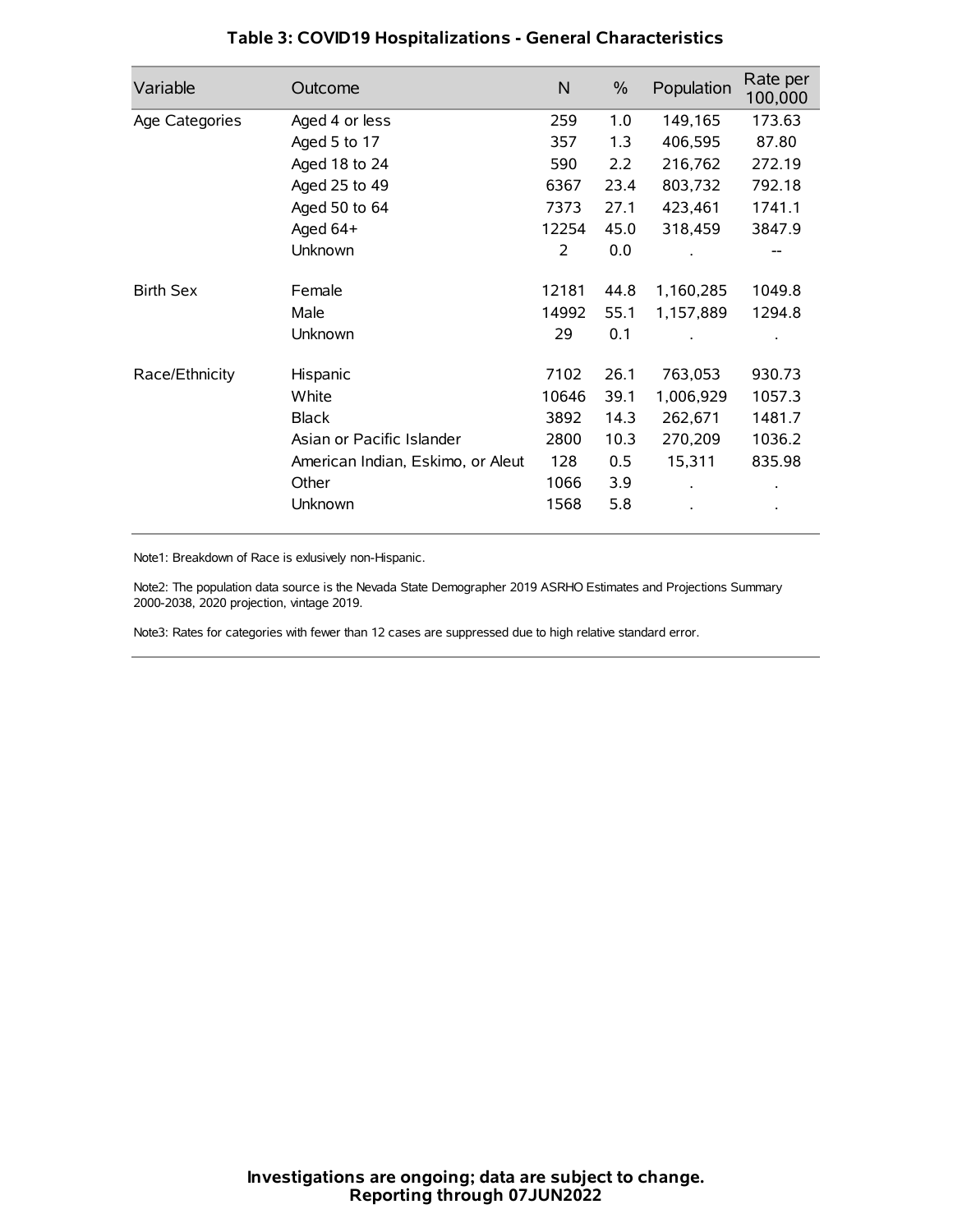| Variable                            | Outcome   | N     | $\frac{0}{0}$ |
|-------------------------------------|-----------|-------|---------------|
| Deceased                            | Yes       | 6946  | 25.5          |
|                                     | No        | 20256 | 74.5          |
| ICU                                 | Yes       | 6542  | 24.0          |
|                                     | <b>No</b> | 20660 | 76.0          |
| Intubated                           | Yes       | 3108  | 11.4          |
|                                     | No        | 24094 | 88.6          |
| <b>Underlying Medical Condition</b> | Yes       | 16988 | 62.5          |
|                                     | <b>No</b> | 10214 | 37.5          |
| Hypertension                        | Yes       | 9972  | N/A           |
| Immunocompromised                   | Yes       | 625   | N/A           |
| Chronic Heart Disease               | Yes       | 3624  | N/A           |
| Chronic Liver Disease               | Yes       | 385   | N/A           |
| Chronic Kidney Disease              | Yes       | 2475  | N/A           |
| <b>Diabetes</b>                     | Yes       | 7107  | N/A           |
| Neurologic/Neurodevelopmental       | Yes       | 1266  | N/A           |
| Chronic Lung Disease                | Yes       | 4186  | N/A           |
| Historically Healthy                | Yes       | 4802  | N/A           |
| Other                               | Yes       | 7138  | N/A           |

# **Table 4: COVID19 Hospitalizations - Morbidity**

Note1: Underlying Medical Condition is any identified health condition.

Note2: The breakdown of health conditions are not mutually exlusive (i.e., a person can have more than one risk factor).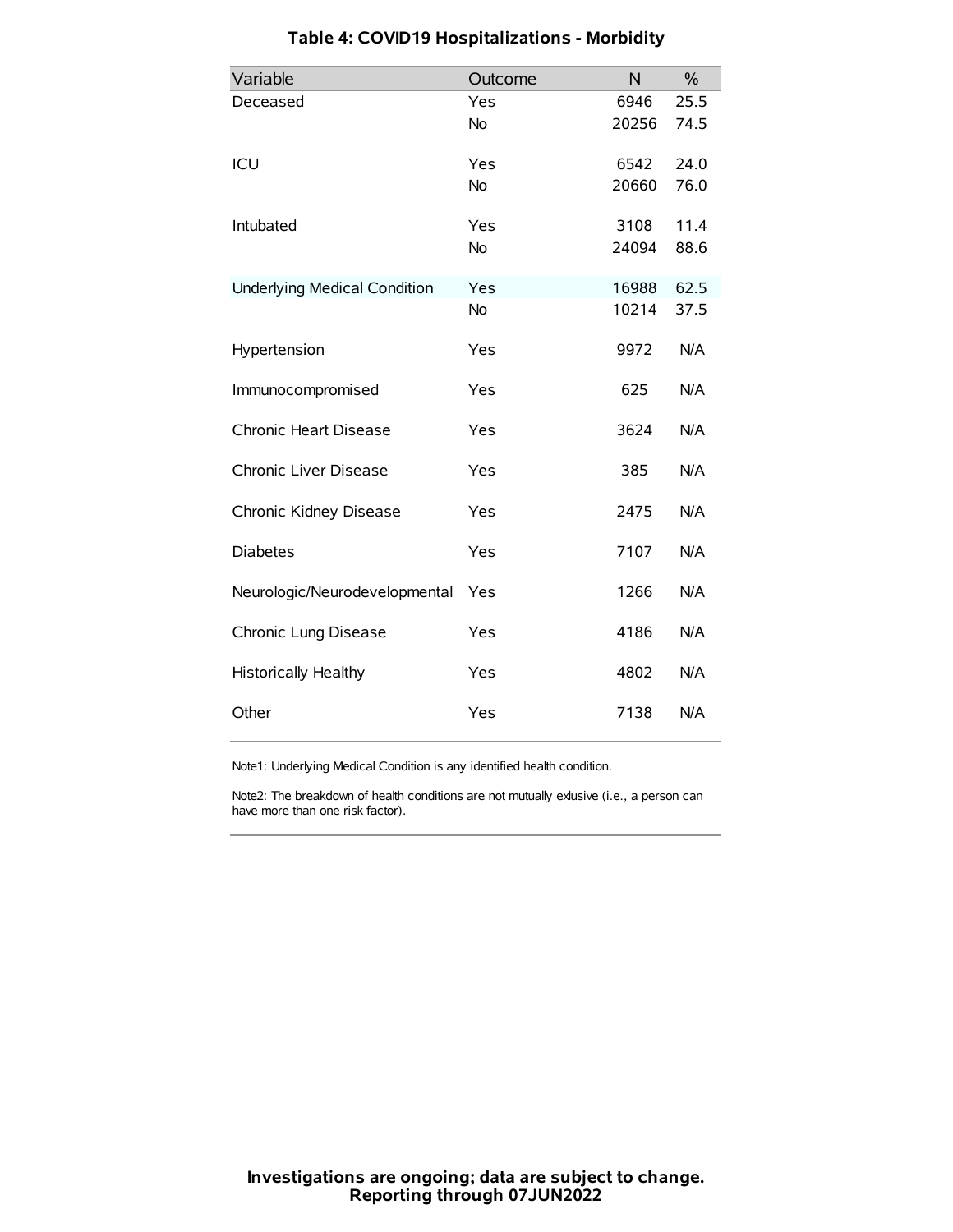| Variable         | Outcome                           | N    | $\frac{0}{0}$ | Population | Rate per<br>100,000 |
|------------------|-----------------------------------|------|---------------|------------|---------------------|
| Age Categories   | Aged 4 or less                    | 3    | 0.0           | 149,165    |                     |
|                  | Aged 5 to 17                      | 7    | 0.1           | 406,595    |                     |
|                  | Aged 18 to 24                     | 20   | 0.2           | 216,762    | 9.23                |
|                  | Aged 25 to 49                     | 725  | 8.5           | 803,732    | 90.20               |
|                  | Aged 50 to 64                     | 1834 | 21.4          | 423,461    | 433.10              |
|                  | Aged $64+$                        | 5964 | 69.7          | 318,459    | 1872.8              |
| <b>Birth Sex</b> | Female                            | 3382 | 39.5          | 1,160,285  | 291.48              |
|                  | Male                              | 5170 | 60.4          | 1,157,889  | 446.50              |
|                  | Unknown                           | 1    | 0.0           |            |                     |
| Race/Ethnicity   | Hispanic                          | 1990 | 23.3          | 763,053    | 260.79              |
|                  | White                             | 4260 | 49.8          | 1,006,929  | 423.07              |
|                  | <b>Black</b>                      | 1100 | 12.9          | 262,671    | 418.78              |
|                  | Asian or Pacific Islander         | 1045 | 12.2          | 270,209    | 386.74              |
|                  | American Indian, Eskimo, or Aleut | 46   | 0.5           | 15,311     | 300.43              |
|                  | Other                             | 105  | 1.2           |            |                     |
|                  | Unknown                           | 7    | 0.1           |            |                     |

## **Table 5: COVID19 Deaths - General Characteristics**

Note1: Breakdown of Race is exlusively non-Hispanic.

Note2: The population data source is the Nevada State Demographer 2019 ASRHO Estimates and Projections Summary 2000-2038, 2020 projection, vintage 2019.

Note3: Rates for categories with fewer than 12 cases are suppressed due to high relative standard error.